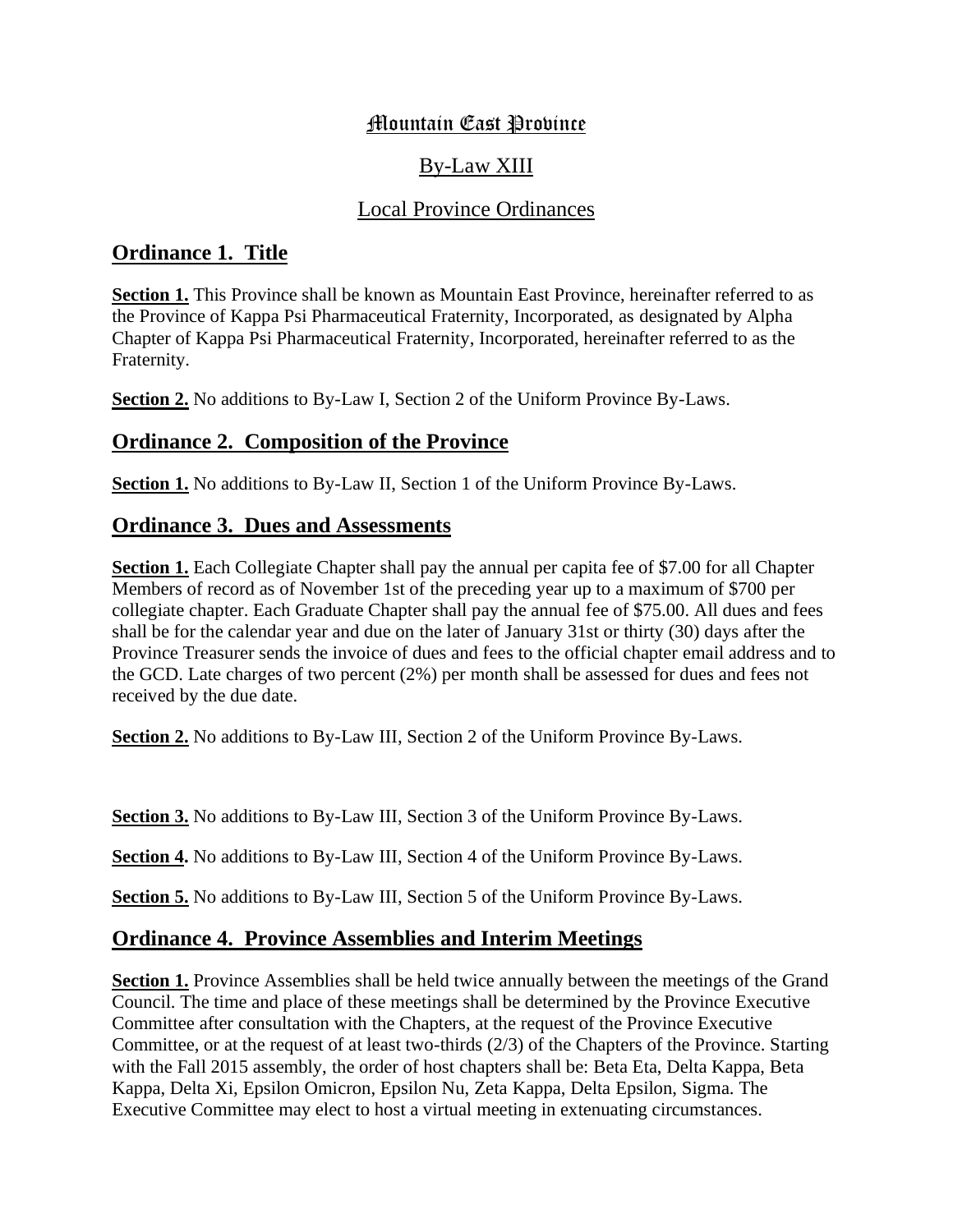**Section 2.** No additions to By-Law IV, Section 2 of the Uniform Province By-Laws.

**Section 3.** No additions to By-Law IV, Section 3 of the Uniform Province By-Laws.

**Section 4.** No additions to By-Law IV, Section 4 of the Uniform Province By-Laws.

### **Ordinance 5. Composition of Province Assembly**

**Section 1.** No additions to By-Law V, Section 1 of the Uniform Province By-Laws.

**Section 2.** No additions to By-Law V, Section 2 of the Uniform Province By-Laws.

**Section 3.** A Chapter in good standing is defined as one meeting all financial and constitutional requirements of the Province.

**Section 4.** No additions to By-Law V, Section 4 of the Uniform Province By-Laws.

**Section 5.** No additions to By-Law V, Section 5 of the Uniform Province By-Laws.

**Section 6** The Province shall not reimburse any Collegiate Chapter for expenses to Province Assemblies.

**Section 7.** Mountain East Province registration fee of the collegiate Province Officers shall be reimbursed. The Province Supervisor, Assistant Supervisor and members of the International Executive Committee shall have their Assembly registration fee paid for by the Province. Grand Council Deputies of collegiate chapters of Mountain East Province will have their registration fees reimbursed by the Province.

**Section 8.** No additions to By-Law V, Section 8 of the Uniform Province By-Laws.

**Section 9.** No additions to By-Law V, Section 9 of the Uniform Province By-Laws.

#### **Ordinance 6. Officers: Elections and Duties**

**Section 1.** The Province Officers shall be: Satrap, Vice-Satrap, Secretary, Treasurer, Historian, Chaplain, Parliamentarian, and Webmaster. No officer may serve more than 2 consecutive terms of the same office.

**Section 2.** No additions to By-Law VI, Section 2 of the Uniform Province By-Laws.

**Section 3.** Officers shall be nominated and elected on an annual basis at the Fall Province Assembly and will serve a one (1) year term. No member shall hold more than one (1) voting Province Office at the same time. Candidates for office must be present at the meeting in order to be placed on a ballot for election.

**Section 4.** No additions to By-Law VI, Section 4 of the Uniform Province By-Laws.

**Section 5.** No additions to By-Law VI, Section 5 of the Uniform Province By-Laws.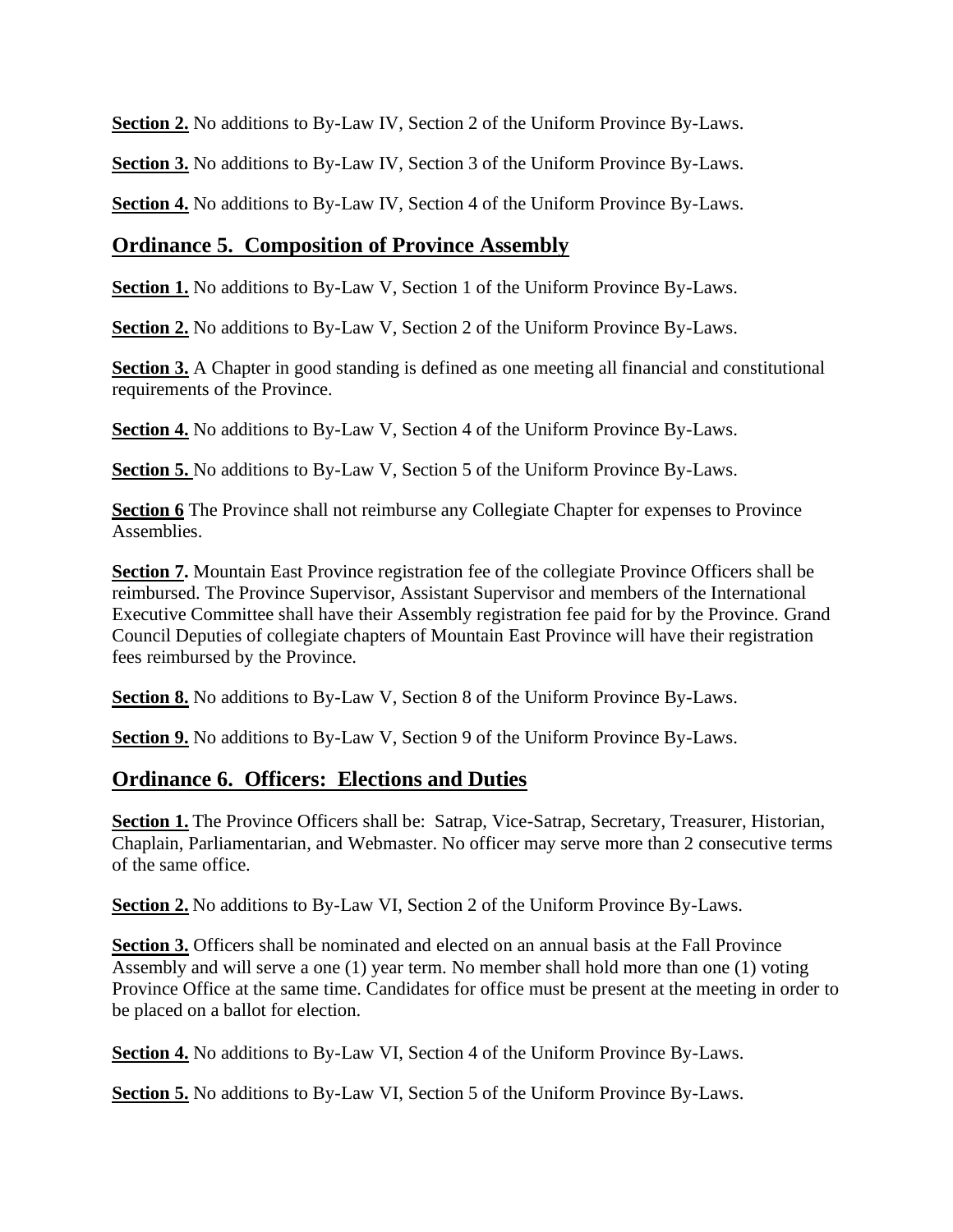### **Ordinance 7. Committees**

**Section 1.** The Province shall have the following standing committees: Executive, Legislative, Auditing, Province Assembly Planning, Philanthropy, Newsletter, Graduate Development, Web Design, Risk Management and Advisory.

**Section 2.** No additions to By-Law VII, Section 2 of the Uniform Province By-Laws.

**Section 3.** No additions to By-Law VII, Section 3 of the Uniform Province By-Laws.

**Section 4.** The Immediate Past Satrap, Grand Council Convention Delegate and Alternate Delegate shall serve as non-voting members of the Province Executive Committee. The Immediate Past Satrap may not hold a voting Province Office concurrently.

#### **Section 5.**

Subsection A. The Advisory Committee shall be all past Satraps of Mountain East Province as well as the Supervisor and Assistant Supervisor.

Subsection B. The Risk Management Committee shall consist of at least one collegiate Member, one graduate Member, and a member of the Executive Committee.

# **Ordinance 8. Delegate and Alternate Delegate to The Grand Council Convention**

**Section 1.** Elections for the Grand Council Convention Delegate and Alternate Delegate shall be conducted at the Assembly just prior to the Grand Council Convention. The Delegate and Alternate Delegate's term shall expire at the end of the Assembly following the Grand Council Convention.

**Section 2.** The duties of the Province Delegate shall include preparing and presenting a Province report to be given at the Grand Council Convention. The Delegate and Alternate Delegate to the Grand Council Convention shall promote attendance to the Grand Council Convention and be responsible for assisting all Chapters to submit proxy and/or delegate forms to the Central Office for the Grand Council Convention. The Province Delegate shall act as chairperson for the Province caucus at the Grand Council Convention. The Province Delegate shall submit a report of the Grand Council to the Province Secretary at least one month prior to the next Province Assembly. The Province Delegate shall also be responsible for submitting an official report to be presented at the Province assembly immediately following the Grand Council Convention.

**Section 3.** The Grand Council Convention Delegate (or Alternate Delegate if the Delegate is unable to attend) shall be reimbursed for the Grand Council Convention early registration fee. In the event either the Province or Alternate Delegate fails to perform their elected duties at the Grand Council Convention and have received advanced reimbursement, they are required to refund the advancement to the Province.